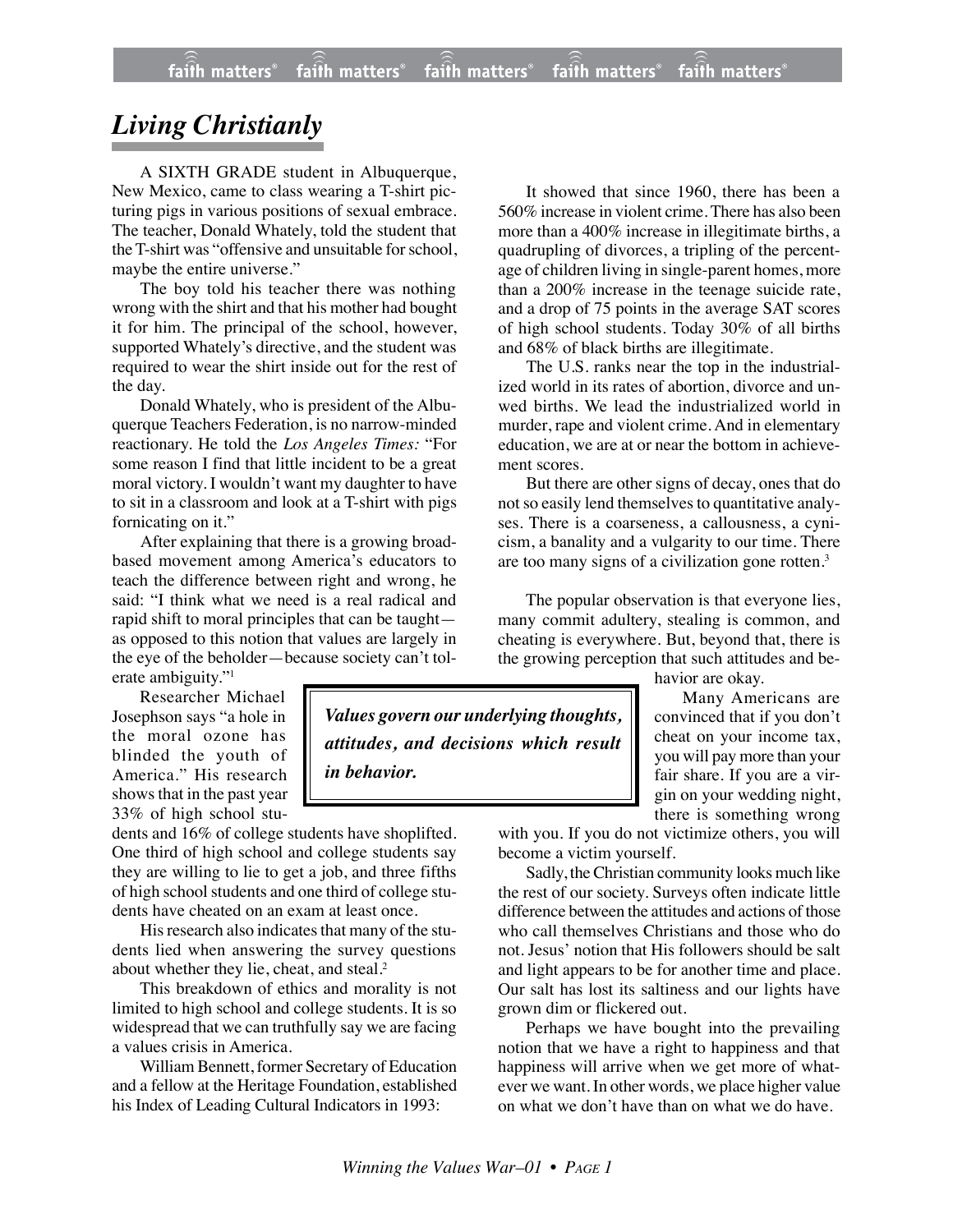In 1993 the United Nations formulated a twelvepoint list of prerequisites for being happy. The list for each family unit included one radio, one bicycle, and one set of kitchen utensils.<sup>4</sup> For most Americans that sounds more like a prescription for unhappiness!

Australian social analyst Richard Eckersley maintains that the core of our problem is a fundamental breakdown in values:

The modern scourges of Western civilization, such as youth suicide, drug abuse, and crime, are usually explained in personal, social, and economic terms: unemployment, poverty, child abuse, family breakdown, and so on. And yet my own and other research suggests the trends appear to be, at least to some extent, independent of such factors. They seem to reflect something more fundamental in the nature of Western societies.

I believe this "something" is a profound and growing failure of Western culture—a failure to provide a sense of meaning, belonging, and purpose in our lives, as well as a framework of values. People need to have something to believe in and live for, to feel they are part of a community and a valued member of society, and to have a sense of spiritual fulfillment—that is, a sense of relatedness and connectedness to the world and the universe in which they exist.<sup>5</sup>

These are not the kind of statements we would have encountered in secular periodicals as recently as ten years ago. Increasingly, however, social analysts are calling for cultural renewal, acknowledging that the values of the past three decades have caused havoc, and that a spiritual renewal is sorely needed. As Eckersley adds: "The United States, the pacesetter of the Western world, shows many signs of a society under immense strain, even falling apart. Recent reports and surveys reveal a nation that is confused, divided, and scared.... Most Americans, one survey found, no longer know right from wrong, and most believe there are no national heroes."6

Values determine who we are and what we do. Examining our values confronts everything about who we are, what we believe, and what we do. Because they define us so clearly, therefore, Christian values distinguish the followers of Jesus Christ from everyone else.

Seeking Christian values may not be easy or comfortable, but it is essential. For just as America is doomed unless we have values as a nation, the cause of Jesus Christ is doomed unless we have values as Christians.

#### **Defining Values**

Value refers to worth. When we value something, we rate or establish its usefulness, importance, its general worth. In monetary terms, value is the price we assign to something.

In the TV game show "The Price Is Right," contestants bid to determine the value of merchandise on display. If you know what you are doing, you will say that a bottle of spaghetti sauce costs \$1.79 and the new car costs \$23,500. If you get them reversed, you not only lose the game but demonstrate your stupidity to millions of viewers. After all, what kind of idiot thinks spaghetti sauce costs over \$20,000 or that you can buy a fully loaded Dodge Intrepid for less than \$2.00?

Sometimes the contestants are asked to put four or five items in order from costliest to cheapest, such as a car, a can of peas, a microwave oven, and a trip to Tahiti. It is a game of values—deciding which is worth what.

Now, imagine playing the same game, but where the items to be valued are telling the truth, winning the lottery, loving God, and being promoted at work. Which has the highest value? Is it more valuable to tell the truth or win the lottery? Is it more valuable to love God or be promoted?

Most of the time we discuss values in terms of behavior, but we need to distinguish that behavior is *what* we do and the way we do it, while values explain *why* we do what we do. Values govern our underlying thoughts, attitudes, and decisions which result in behavior. Even though we can't see values, they are real and powerful, determining human behavior.

There is a sense in which everyone has values. It's just that we put different price tags on the same things. One person will lie to get a job, while another person tells the truth even when it means losing a job. One person would never have sex outside of marriage at any price, while a prostitute sells sex for \$50 a trick. Everyone has values, just different values.

*Brandweek* is a weekly publication of the advertising and marketing industry, which one would expect to have little or nothing to do with values. *Brandweek*, however, publishes information about values that "drive consumer behavior." (After all,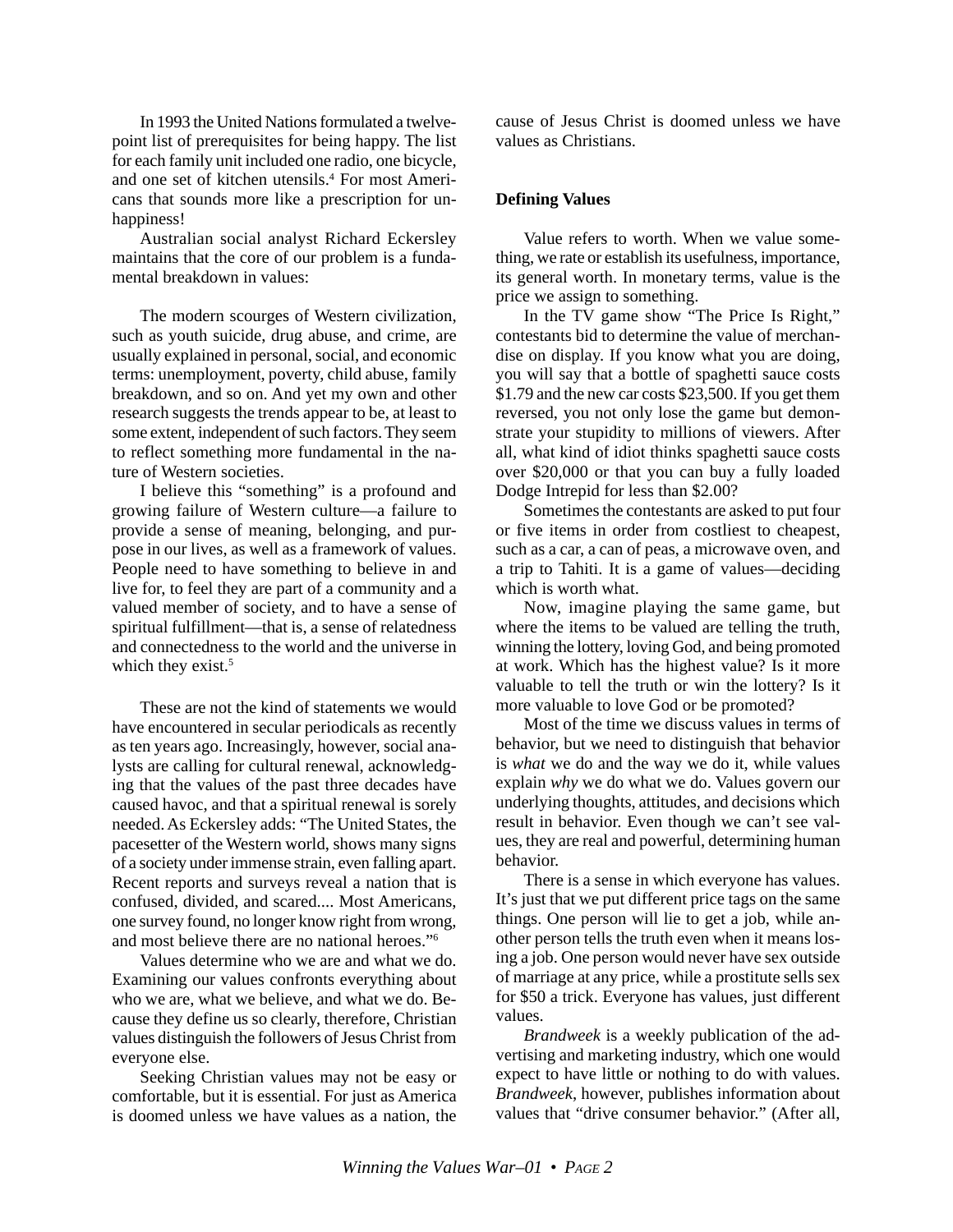American values determine American shopping habits.) Claiming that the consumer "seeks a synthesis of extremes," the magazine charted a comparison between traditional values and new values in the American marketplace:<sup>7</sup>

| <b>Traditional Values</b> | New Values     |
|---------------------------|----------------|
| Others                    | Self           |
| Discipline                | Indulgence     |
| Material possessions      | Experiences    |
| Work                      | Leisure        |
| Commitment                | Choice         |
| Conservative              | Liberal        |
| Obligation                | Entitlement    |
| At home                   | Away from home |
| Mass market               | Niche market   |
| Save                      | Spend          |

Much has been said and written about the debate between traditional values and new values, and "family values" has become a code word for certain political agendas. The debate has been divisive—even among Christians.

Could it be that the divisiveness among Christians comes from failure to define what are truly Christian values? For example, which is more Christian, "commitment" or "choice"? If the commitment is to wrong values or the choice is to sin, both are anti-Christian. If the choice is to follow Jesus Christ and the commitment is to God's reign in our lives, both are Christian.

The debate could be lessened and believers united by focusing on values that are clearly set forth in the Bible rather than on those primarily forged

by changing politics and cultural expressions. Central Christian values from the Bible begin with God and truth, salvation, godliness, faith, good works, love, fellowship, forgiveness, evangelism, suffering, prayer, and

integrity. When we agree and practice these values, we are far less prone to the divisiveness that arises over differences in denominations, political parties, and cultural lifestyles.

What we value is what we love. Jesus said in Matthew 22:37-39: " `Love the Lord your God with all your heart and with all your soul and with all your mind'.... `Love your neighbor as yourself.' "

In other words, Jesus said, "Value God. Value your neighbor."

Compare this with 1 Timothy 6:10: "For the love of money is a root of all kinds of evil. Some people, eager for money, have wandered from the faith and pierced themselves with many griefs."

Money isn't the problem. It's the value we attach to money. The apostle Paul was telling young Timothy about people who valued money more than they valued Christianity. They took the money and left the faith and wrecked their lives.

Sometimes it takes an outside perspective to see what we think is really important. Dr. Ronald Iwasko, a veteran Assemblies of God missionary to South America, is one such person. In his present teaching role in North America, he is able to observe the popular American value system as both an insider and an outsider. Here's what Iwasko sees:

*"Worth is based on achievement."* This produces the desire for recognition based on achievement and promotes competition among believers, which results in alienation from one another. There is a sense of frustration, failure, and worthlessness if recognition is not forthcoming.

By contrast, the Bible teaches that "worth is based on birth" (Isaiah 43:1-7; 49:15-16; Luke 15:11-32; Ephesians 2:4-5; Titus 3:4-7).

*"Determination + persistence + knowledge + resources + time = success in just about anything."* This "can do" attitude produces a challenge to do the most difficult, whether or not it is the most effective or necessary.

The Bible teaches that "apart from me you can do nothing" (John 15:5; 1 Corinthians 3:10-15).

> *"To know and to do are really important things."* This produces the emphasis on many books and much hard work—a feeling that we must know everything. There is no time for meditation,

*Jesus said that when He returns, the issue will not be progress, but readiness and faithfulness.*

> prayer, quietness, and solitude. So we study like crazy and are constantly active. Books line our walls, especially the "how to do it" kind.

> Compare the Bible's emphasis on *being* (Romans 8:29; 2 Corinthians 3:18; Ephesians 1:3— 2:22; 4:24; 2 Peter 1:4; 1 John 3:2).

> *"Education is the key to success."* This produces the drive for more academic degrees. Teach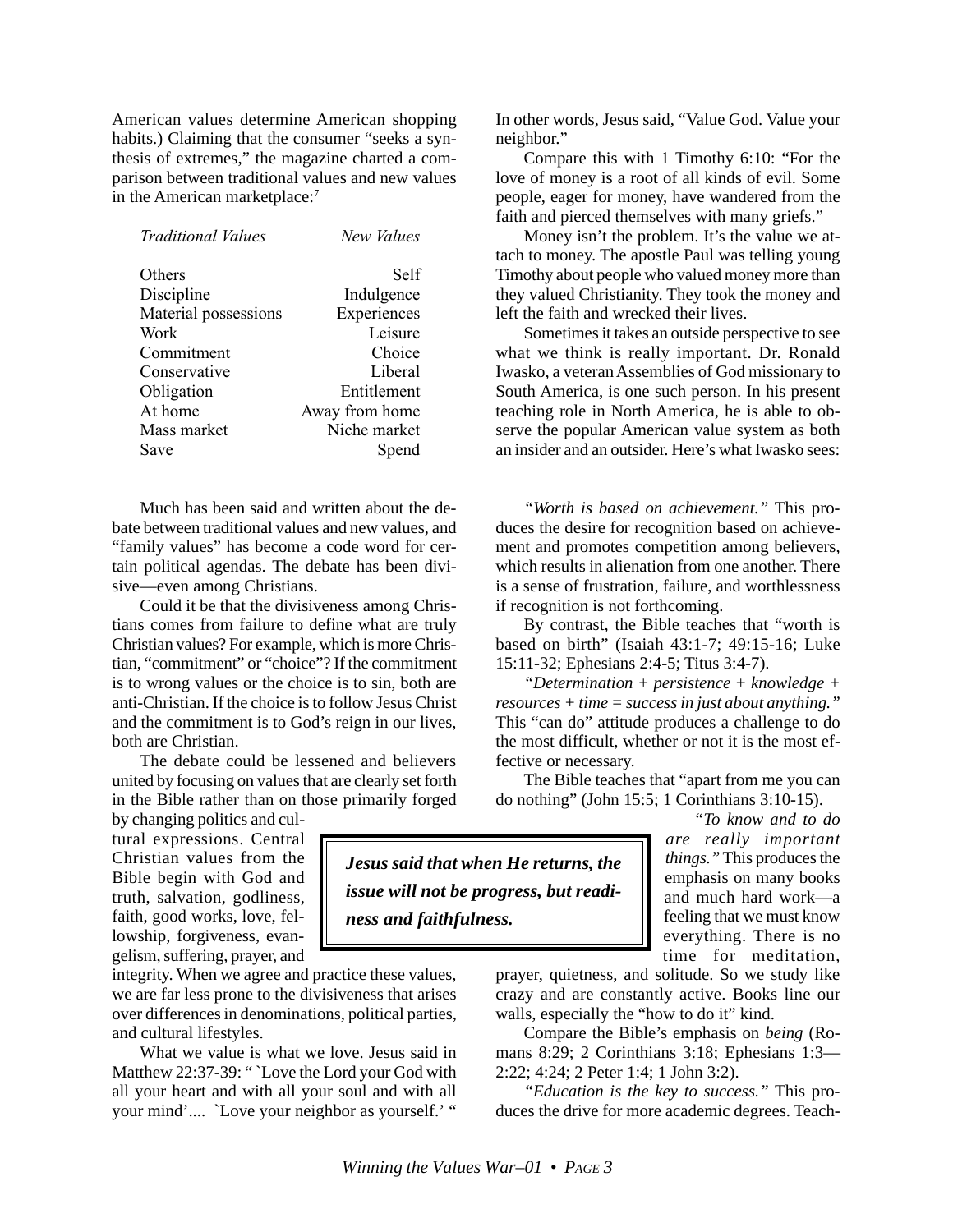ing is seen as the chief task of missionaries and ministers.

The Bible says: Faith plus obedience is the key to *godly* success, whether or not blessed in material possessions and position (Ephesians 6:7-8; 2 Timothy 4:8; James 1:12, 25; 1 Peter 5:1-4; Revelation  $2:10$ ).

*"Role = Status."* For example, the company president is much more important (valuable) than the janitor. This perspective ignores the fact that while the president's *role* may have much greater impact, his *value as a person* is no different than the janitor's. This view causes people to strive for position or for high visibility and recognition.

The Bible teaches that all have the same status in Christ, but different roles (1 Corinthians 12:12- 30; Ephesians 4:11-16; James 2:1-10).

*"Equality in everything is very important."* This produces the demand for equality rather than equity and the need for more and more rules to protect personal rights.

The Bible tells us that God deals with us as unique beings, each according to his own individuality (Matthew 25:15).

*"Money can buy the things that will achieve the status that will bring us acceptance so that we can be happy."* This produces the desire for more and more "things," especially those that give us status in the eyes of others.

According to the Bible, only God can bring true happiness as the fruit of a close relationship with Him. Our happiness in this life is *not* paramount  $(John 15:1-11).$ 

*"Time is linear, proceeding toward a goal. Therefore, progress is paramount."* This produces obsessive-compulsive people with workaholic personalities.

Jesus said that when He returns, the issue will not be progress, but readiness and faithfulness (Matthew 24:24).

*"The individual is supreme."* This produces the demand to do one's own thing and the subsequent fragmentation of the body of Christ. Life is seen as a pyramid, and many Christians strive for the top.

The Bible says that the individual is important but not at the expense of the group. There is to be diversity within unity (1 Corinthians 12; Ephesians 4:11-16).

Iwasko adds that "all of these are `rules' by which we attempt to satisfy our basic needs, especially for significance, acceptance and trust. Though of the world, they have been adopted by North American Christianity, by and large.... These values in the American way of life only produce alienation, aggression, competition, frustration and turmoil."8

While some may debate Dr. Iwasko's critique of North American values, we cannot deny that he raises provocative issues for self-evaluation. Too often, we give little thought to defining or evaluating the values that are so much a part of our culture and ourselves; instead, we assume them to be right.

## **Basis of Values**

Many believe that all values are relative—that they change depending on time and circumstances. It's sort of like buying a Christmas tree. On December 21 the value is \$6 per foot of height. On December 26 the exact same tree isn't worth six cents per foot. It's relative—it all depends on the date.

So, who decides? Obviously, people decide. Humans determine their own values. The human market for Christmas trees sets the value on Christmas trees—and on everything else. Except the most important values are not about the price of Christmas trees. The most important values are moral values.

Much of the moral crisis facing America today is rooted in moral relativism. It is this relativism that says ...

- Lying is okay sometimes but not at other times.
- Adultery may be wrong for some people and right for others.
- Someone who is young or beautiful is more valuable than someone who is old or unattractive.
- A picture that was obscene in 1934 is not obscene in 1994.

For example, the Supreme Court of the United States ruled that pornography is determined by community standards. But different communities have different standards, and different people in the same community have different standards.

When relativism is the rule, everyone is free to determine morality according to individual preference or belief. Some say homosexual behavior is normal and some say it is sinful. To some abortion is acceptable; to others it is abominable. It becomes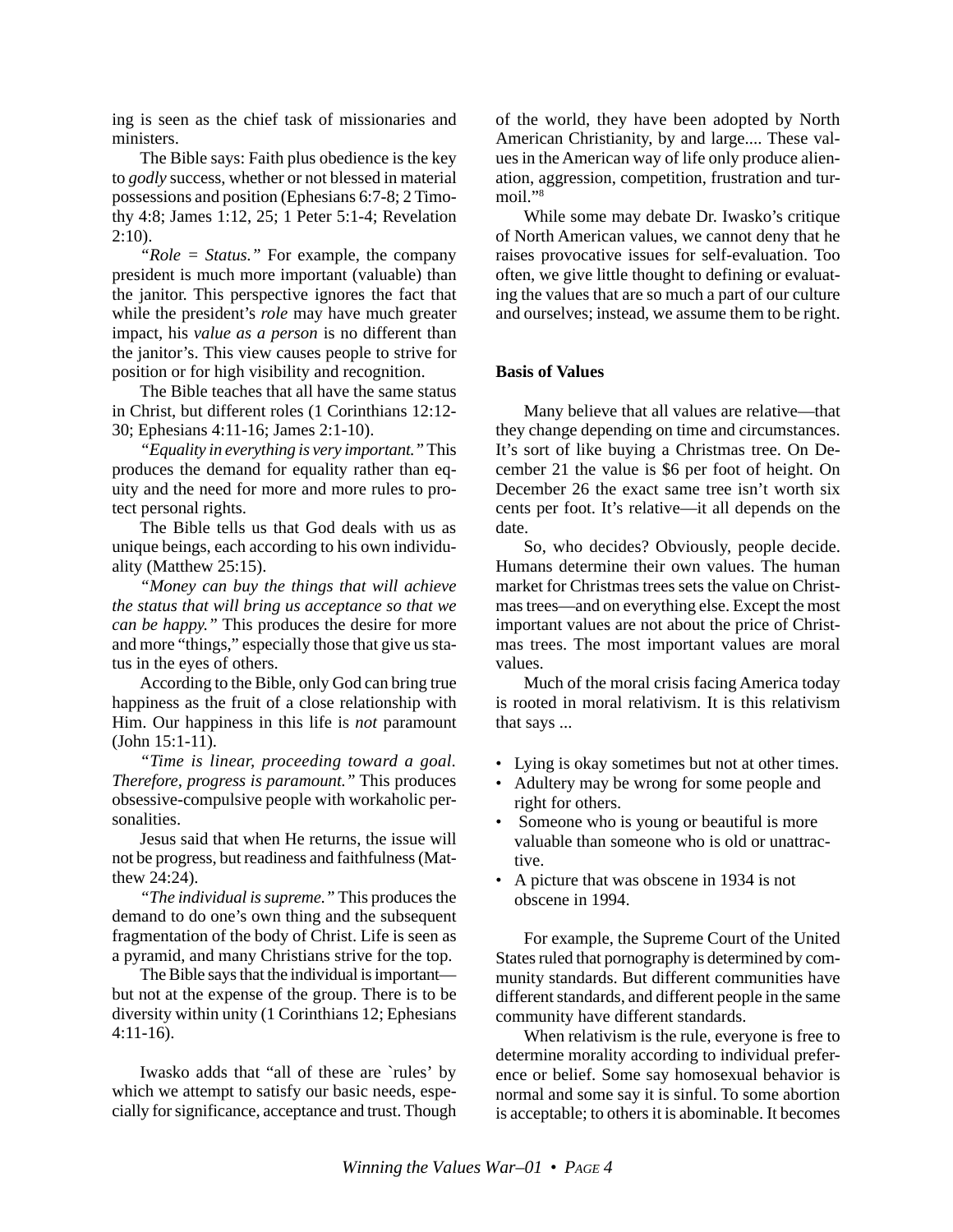impossible to hold a reasonable debate, much less come to any kind of moral consensus, when there is no agreement that moral absolutes exist. When the basis for values is relative and human, those values constantly vary and change.

Theoretically, then, we humans might one day decide that murder, rape, child abuse, and fraud are good, while truth, generosity, love, and fidelity are bad. In a world with relative values the price tags are constantly changing.

The opposite alternative is values that are absolute. This means that they are greater than our culture, our generation, our situation, or ourselves. Truth is always good. Murder is always bad. Faithfulness is a constant virtue and adultery is a sin whether society agrees or not.

Some people who do not believe in God believe in absolute values. They think that truth is good because truth is good. Stealing is bad because stealing is bad. These are essential values that exist all by themselves.

Such persons may live wonderfully moral lives with very high values, but their logic really doesn't make much sense. Values are always tied to persons. Some-

thing has value or lacks value because it is or isn't worth something to somebody. It's like diamonds or gold. Somebody has to value diamonds to make them gems; someone has to say that gold is valuable for it to be a precious and expensive metal.

All of this brings us to God. Those who believe in God are driven to the conviction that God sets the values for our lives. What is good and bad, right and wrong, is determined by God.

Take a look at the Ten Commandments (Exodus 20). They are considered the greatest moral code ever written. These are not just ten good suggestions. They are far more than ten arbitrary ideas. They are moral absolutes based on who God is.

The Ten Commandments begin by saying that "God spoke all these words: `I am the Lord your God.... You shall have no other gods before me. You shall not make for yourself an idol.' " In other words, God sets the values. God says what is worth more and what is worthless. He declares what is good and what is bad.

Who sets the prices at a major department store? Who decides what is more valuable and what is less valuable? Who determines the price of each piece of merchandise? We don't. Those who manage the store do. They decide and tag the merchandise accordingly. Our decision is to buy or leave.

The same goes with Christian values. They are set by God, not by us. He says that loving Him and loving our neighbors are worth an eternal fortune. He says that lying, stealing, cheating, and immorality are wrong. God sets the values. Our decision is to buy or leave.

Sports writer Curt Brown tells the story of a Chicago Bears football player who made the sports page because of his values. Since professional athletes are too often known for valuing money, sex, and power, it is interesting to find one who is different:

Chicago fullback Bob Christian is a member of an elite club. He's a virgin. "I'm not ashamed of it," Christian told the *Chicago Sun-Times*. "It's out

> of choice and out of the grace of God that I'm a virgin. I'm very thankful I still am because when I get married I'll have something special to give my wife. I think that's God's plan, for you to be committed to one person all your life."9

He's an athlete who is a Christian not only in name but also in values.

### **Determining Christian Values**

To be a Christian is to commit to Christian values. It means that we agree with God on what has worth. It means that we love what God loves and hate what God hates.

God has already told us His values. They are written in the Bible. God values justice. God values love. God values truth. God values forgiveness. God values the keeping of commitments.

In a sense, we can simply open up the Bible like a catalog and read the prices. Go for what God says is worth it. Avoid the cheap stuff!

But what about specific issues on which God seems to be silent? The Bible does not contain the words abortion, pornography, or gambling. It does not mention anything about wearing T-shirts with pigs on the front.

The answer is to discover the values of God by

*Those who believe in God are driven to the conviction that God sets the values*

*for our lives.*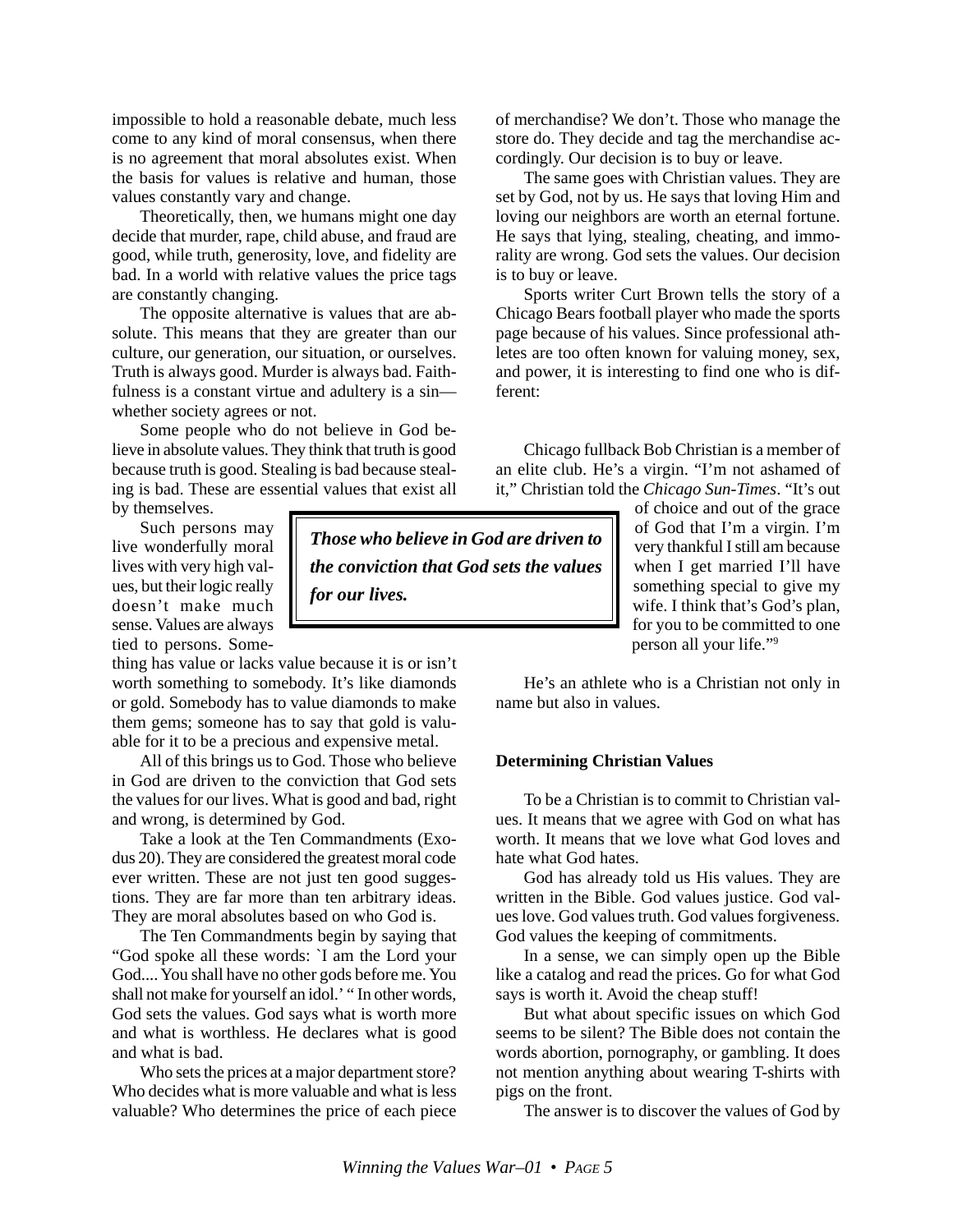knowing Him and understanding the values He has clearly taught. Ask, "What is God's likely purpose in this situation? What is most consistent with God's value of justice and law of love? What would Jesus most likely do in this situation?"

There is a strange little story recorded in 1 Samuel. It occurred when Saul was king of Israel. He and his son Jonathan commanded the army that was nearing battle with the neighboring Philistines.

Not a blacksmith could be found in the whole land of Israel, because the Philistines had said, "Otherwise the Hebrews will make swords or spears!" So all Israel went down to the Philistines to have their plowshares, mattocks, axes, and sickles sharpened. The price was two thirds of a shekel for sharpening plowshares and mattocks, and a third of a shekel for sharpening forks and axes and for repointing goads. So on the day of the battle not a soldier with Saul and Jonathan had a sword or spear in his hand; only Saul and his son Jonathan had them. (1 Samuel 13:19-22)

How did Israel get itself into this position? Well, probably during peacetime it didn't matter. "So what if we don't have our own blacksmiths?" they probably said. "It's cheaper to let the Philistines do it anyway." But when peace turned to war, the Israelite army could not fight because the enemy had all the blacksmiths.

This becomes a parable for our times. If Christians and the church ignore the culture around them and leave values for society to identify, we are stuck when conflict comes. It is good to get along with our neighbors, but we cannot allow them to control the values by which we live.

When I was a boy I often heard my father quote one of his favorite sayings: "Your life is like a coin. You can spend it any way you want, but you can only spend it once."

Spend life well. Don't throw it away on that which is worthless. Spend life on the values that God says have great worth.

As Jesus put it, "What good is it for a man to gain the whole world, yet forfeit his soul?" (Mark 8:36).

#### **Living Christianly**

Politics will not solve individual or societal

problems. Even though millions of Christians have diverted time and resources into massive political activity, the trend has not been reversed. Not even politician William Bennett thinks politics has the answer: "Our first task is to recognize that it is foolish, and futile, to rely *primarily* on politics to solve moral, cultural and spiritual afflictions."10

Some Christians have become politically aggressive and treat fellow believers as if they endorse sin because they do not march, petition, or politicize. At the other extreme are those who refuse to be socially responsible and criticize any political involvement as if it were proof of failure to trust God. While political responsibility is good and each must decide how much to be involved, let us not believe or give the impression that any political solution will create Christian values in society.

The highest value for a Christian is to live Christianly. That is, to live by the values of Jesus Christ regardless of the circumstances. Living Christianly is exactly the opposite of living circumstantially. Putting his life on the line, Martin Luther said, "Here I stand—my conscience bound by the Word of God—I can do no other."

Living circumstantially is an expression of relativism. Those who do so work hard at manipulating circumstances to their pleasure and satisfaction. They assign the highest values to health, wealth, success, and happiness. They do whatever the situation requires to get what they want at the moment.

Living Christianly is an exercise of faith. For those who do, the highest value is thinking and behaving like Jesus Christ. While circumstances are still important, they become the vehicles to live by faith. If we have wealth, we demonstrate the way Jesus handled wealth: "Though he was rich, yet for your sakes he became poor" (2 Corinthians 8:9). If we suffer, we value a response like His: "To this you were called, because Christ suffered for you, leaving you an example, that you should follow in his steps" (1 Peter 2:21). This is the only way we can escape the tyranny of changing circumstance and win the values war.

What happens to us is not the most important thing in our lives; what is most important is taking the opportunity to live Christianly in whatever happens. This is true Christianity. This is the power of righteous living that turned the Roman Empire from a heathen nation to a Christian nation. It is what is happening in our generation throughout the People's Republic of China.

Politics can fail. Rebellions can be suppressed.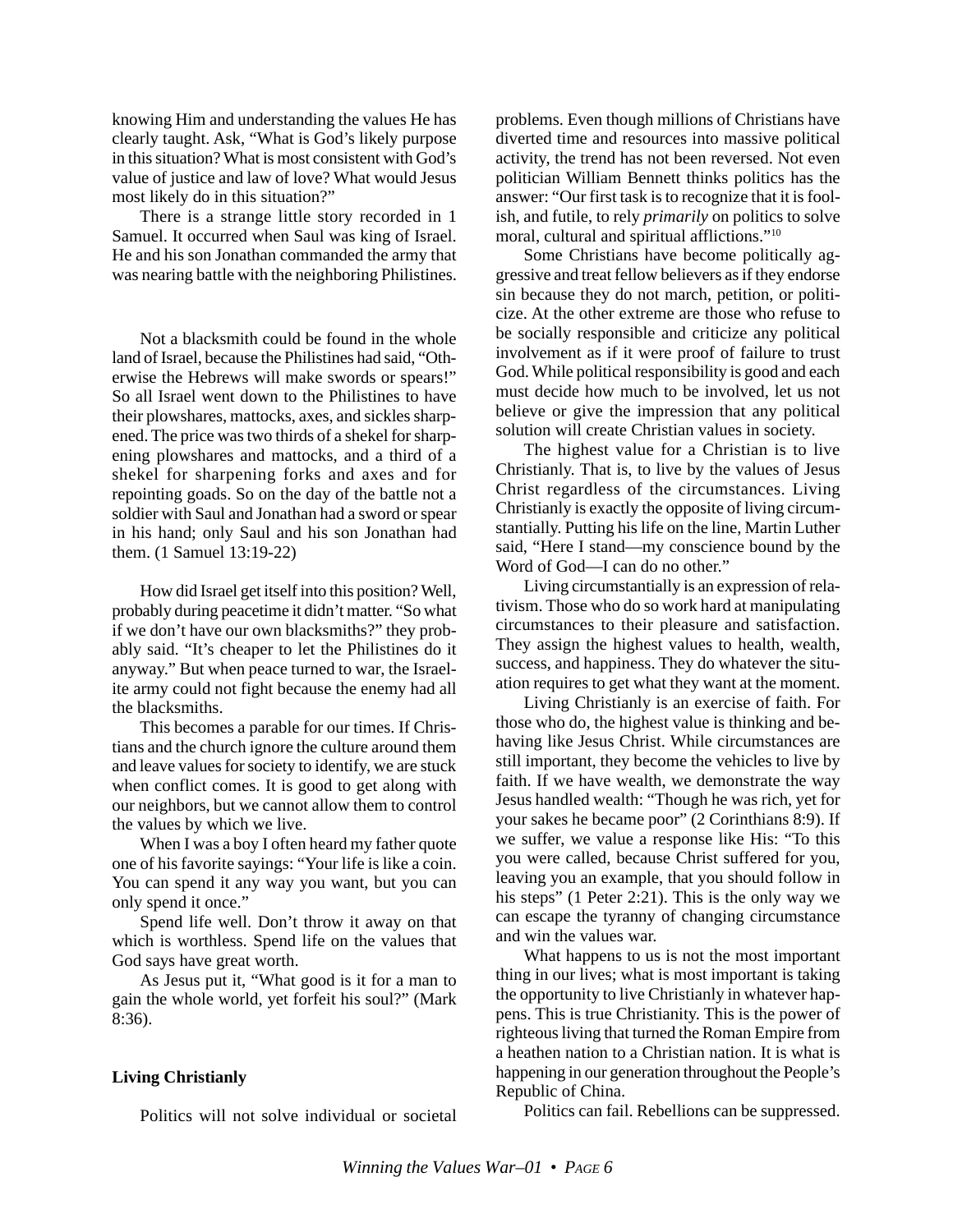Money runs out. Elections are lost. But living Christianly cannot be stopped. It is revolutionary. Even death cannot stop it. The early church historian Tertullian argued that "the blood of the martyrs is the seed of the church." The more Christians Rome martyred, the more people became Christians—because those who lived Christianly also died Christianly, turning the treachery of their enemies to triumph.

Eileen Cronin-Noe's life beautifully illustrates this kind of triumph over circumstances. She says: "My story begins between the 26th and 60th day after I was conceived. On approximately the 28th day, we develop limb buds, and this was also true in my case. Usually, the entire limb is developed by the 56th day. In my case, the development was hindered, and the agent which caused this was most likely Thalidomide."<sup>11</sup>

Thalidomide is a sedative that was prescribed to pregnant women in the 1960s, resulting in over 8,000 cases of birth defects in Europe and about 20 in the United States. Eileen Cronin-Noe was one of those babies. She was born with only a portion of her upper right leg and her left leg has only a small underdeveloped calf below the knee.

The response of Eileen's parents reflected their values and shaped their daughter's life:

Needless to say, there were monumental lawsuits brought by parents whose children were among [Thalidomide's] victims. A number of abortions were also performed on women who were informed of the possibilities.

For my parents, who did not have this knowledge, abortion was not an option and would not have been even if they had been aware of my condition. My parents believed that it was God's decision, and they were content with that decision. For this same reason, they did not pursue any legal action. For them, a lawsuit never would have addressed the issue.

Their belief has led me to accept, even prefer, things for what they are. Many people may find this difficult to believe. They feel lucky that amniocentesis is available to screen out babies born with less severe deformities than mine.

This thought frightens me, because I know that amniocentesis can't tell any parents what kind of child they will have. It can only tell what disability might exist in that child.

Amniocentesis could never have told my mother that I would have artistic talent, a high intellectual capacity, a sharp wit and an outgoing personality. The last thing amniocentesis would tell her is that I would be physically attractive.<sup>12</sup>

Eileen's parents' values informed and controlled their response to circumstances they never would have chosen. Eileen tells of difficult experiences, especially the cruelty of other children as she grew up. But she walks tall with artificial legs. She grew up taking ballet lessons, playing softball, dating, and fully enjoying high school social life. As a young adult she graduated from college and moved on to receive a master's degree and begin doctoral studies. She married and became a mother.

Circumstances never tell the whole story of our lives. Most of our biographies are written from the values we hold and contain our responses to those circumstances.

Imagine the impact on this nation and generation if Christians simply lived like Christ.

## **Questions**

For Thought:

- 1. If you died today, how would others eulogize you? By what values would you most likely be remembered?
- 2. What happens to us is not the most important thing in our lives; what is most important is taking the opportunity to live Christianly in whatever happens. In adverse circumstances, how often do you respond the way Jesus would?
- 3. How might you "simply live like Christ" in your present circumstances?

### For Discussion:

- 1. In what ways are you most swayed by advertisers? What are the most powerful appeals?
- 2. What are some of the "new values" being forced upon us by changing politics and cultural expression?
- 3. What are some of the "worldly" values adopted by North American Christians that only produce "alienation, aggression, competition, frustration and turmoil," according to Dr.